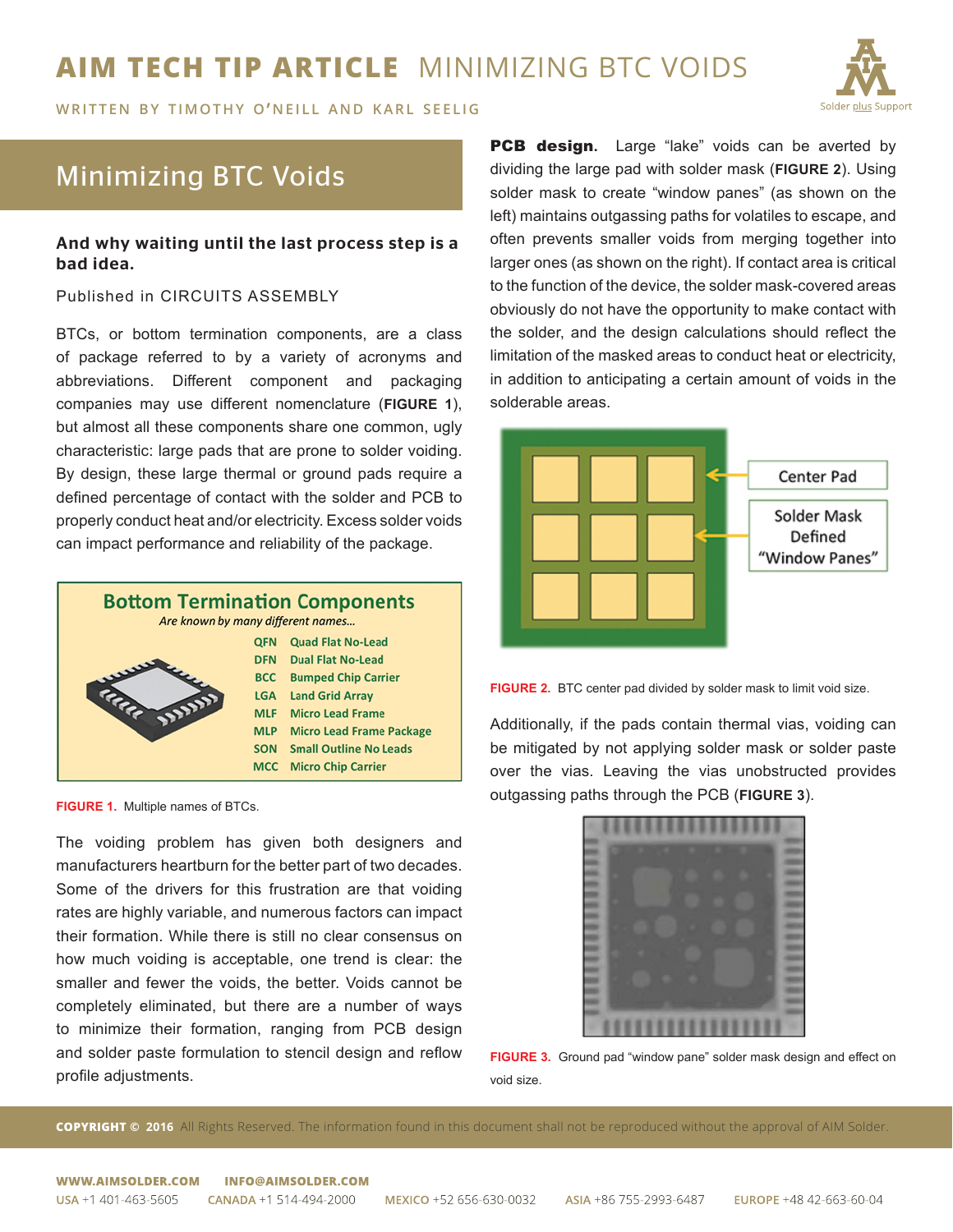

Solder paste selection. Solder paste formulations balance a large number of characteristics, including reliability, wetting, pin-testability, printability, shelf life, cleanability and reflow properties. Balancing all these considerations will have an impact on paste voiding characteristics. Selecting a solder paste formulated to mitigate voids in the reflow process will result in smaller and fewer voids not only under BTCs but in BGAs and other components as well.

Solder paste consists of two components: flux medium and solder powder. The role of medium on solder void formation can be manipulated using various techniques, including solvent selection and activator systems. We set out to determine if size and distribution of the spheres in the solder powder would have any impact on BTC void formation. If we could correlate powder distribution to void reduction, we would be able to offer another tool to the assembler toward void reduction. Unfortunately, the initial test results do not indicate a strong correlation between voiding and particle size distribution; however, the research continues to explore the relationship in greater depth. We'll keep you posted on our findings.

**Stencil design.** We recently completed a series of designed experiments on void generation using the AIM standard test vehicle, which contains a variety of BTC footprints. (Users wishing to use this board in their own tests can go to Practical Components.) We were able to try 18 different stencil aperture designs and coverage ratios (**FIGURE 4**). We found that voiding is not as dependent on paste coverage area percentage as it is on the design of the apertures. Our data indicate designs that created outgassing paths for flux volatiles outperformed designs that did not.

BTC stencil design should consider component "float" in addition to voiding. Printing excess solder paste on the center pad can create a large solder mass that is taller than the adjacent solder masses on the component lands. During reflow, the BTC component floats or tilts/skews on the surface of the large liquid central solder mass, creating

open or unreliable solder joints on one or more sides of the device. As a general rule, if any of the terminations' stencil apertures have area ratios less than 0.75, the stencil designer should perform some basic calculations on the solder volumes and relative heights of the I/O joints versus the center pad. Ideally, the solder joints on both should have standoffs of 2 to 3 mils.



**FIGURE 4.** Center pad aperture design experiment.





**Reflow profile.** Our experiment tested five different reflow profiles, which varied peak temperatures from 240° to 255°C, time above liquidus (TAL) from 50 to 90 sec., and time to peak temperature from 3:30 to 5:30, in both straight ramp and soak configurations. We found that the best (lowest) voiding performance was obtained with lower peak temperatures and shorter TAL. High peak temps

**COPYRIGHT © 2016** All Rights Reserved. The information found in this document shall not be reproduced without the approval of AIM Solder.

WWW.AIMSOLDER.COM **INFO@AIMSOLDER.COM**